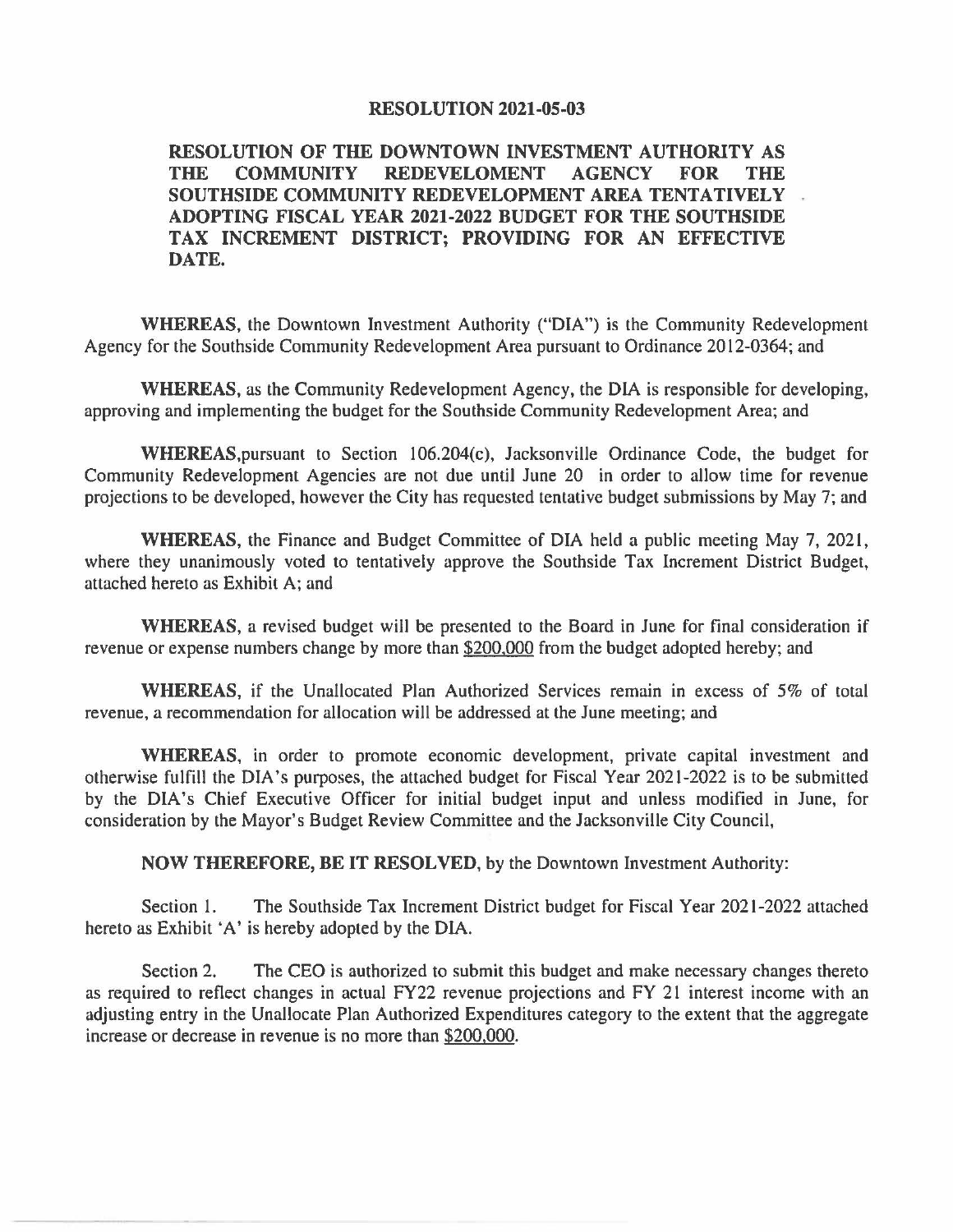RESOLUTION 2021-05-03 PAGE 2 OF 2

Section 3. The CEO is authorized to submit this budget and make necessary changes thereto as required by the Budget Office to reflect supervisory cost allocations and ad valorem revenue as determined by the City; with an adjusting change in the Unallocated Plan Authorized Expenditures as required without further Board approval.

Section 4.. This Resolution shall become effective on the date it is signed by the Chair of the DIA Board.

WITNESS:

DOWNTOWN INVESTMENT AUTHORITY

Zaria Chistole

Ron Moody, Chairman

VOTE: In Favor:  $\frac{7}{100}$  Opposed:  $\frac{8}{100}$  Abstained:  $\frac{8}{100}$